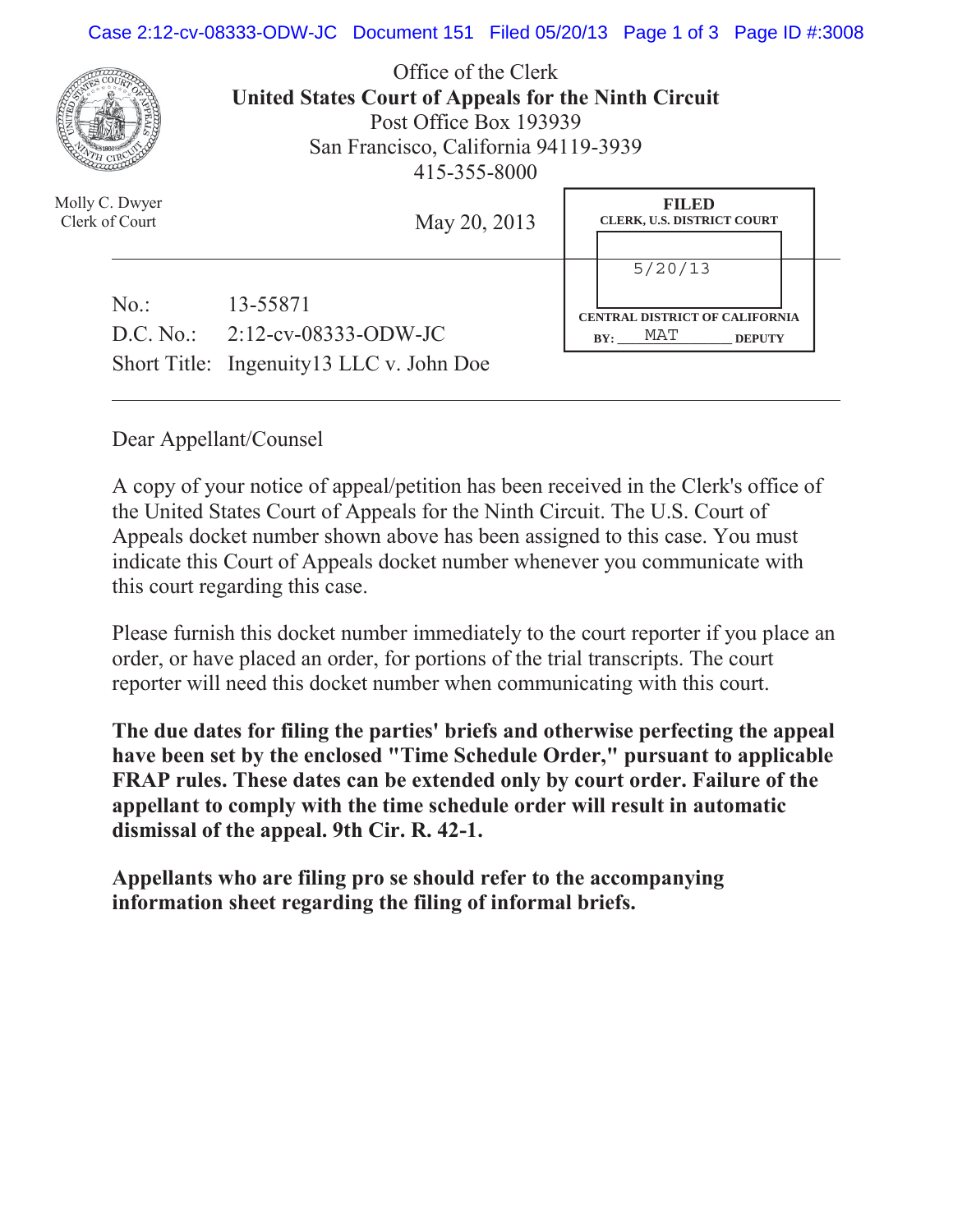Case 2:12-cv-08333-ODW-JC Document 151 Filed 05/20/13 Page 2 of 3 Page ID #:3009

## UNITED STATES COURT OF APPEALS

## FOR THE NINTH CIRCUIT



MAY 20 2013

MOLLY C. DWYER, CLERK U.S. COURT OF APPEALS

INGENUITY13 LLC,

Plaintiff,

and

BRETT L. GIBBS,

Movant - Appellant

v.

JOHN DOE,

Defendant - Appellee.

No. 13-55871

D.C. No. 2:12-cv-08333-ODW-JC U.S. District Court for Central California, Los Angeles

## **TIME SCHEDULE ORDER**

The parties shall meet the following time schedule.

If there were reported hearings, the parties shall designate and, if necessary, crossdesignate the transcripts pursuant to 9th Cir. R. 10-3.1. If there were no reported hearings, the transcript deadlines do not apply.

| Wed., June 19, 2013            | Transcript shall be ordered.                                                                                                 |
|--------------------------------|------------------------------------------------------------------------------------------------------------------------------|
| Tue., September 17, 2013       | Transcript shall be filed by court reporter.                                                                                 |
| <b>Mon., October 28, 2013</b>  | Appellant's opening brief and excerpts of record shall<br>be served and filed pursuant to FRAP 32 and 9th Cir.<br>$R. 32-1.$ |
| <b>Wed., November 27, 2013</b> | Appellee's answering brief and excerpts of record<br>shall be served and filed pursuant to FRAP 32 and<br>9th Cir. R. 32-1.  |